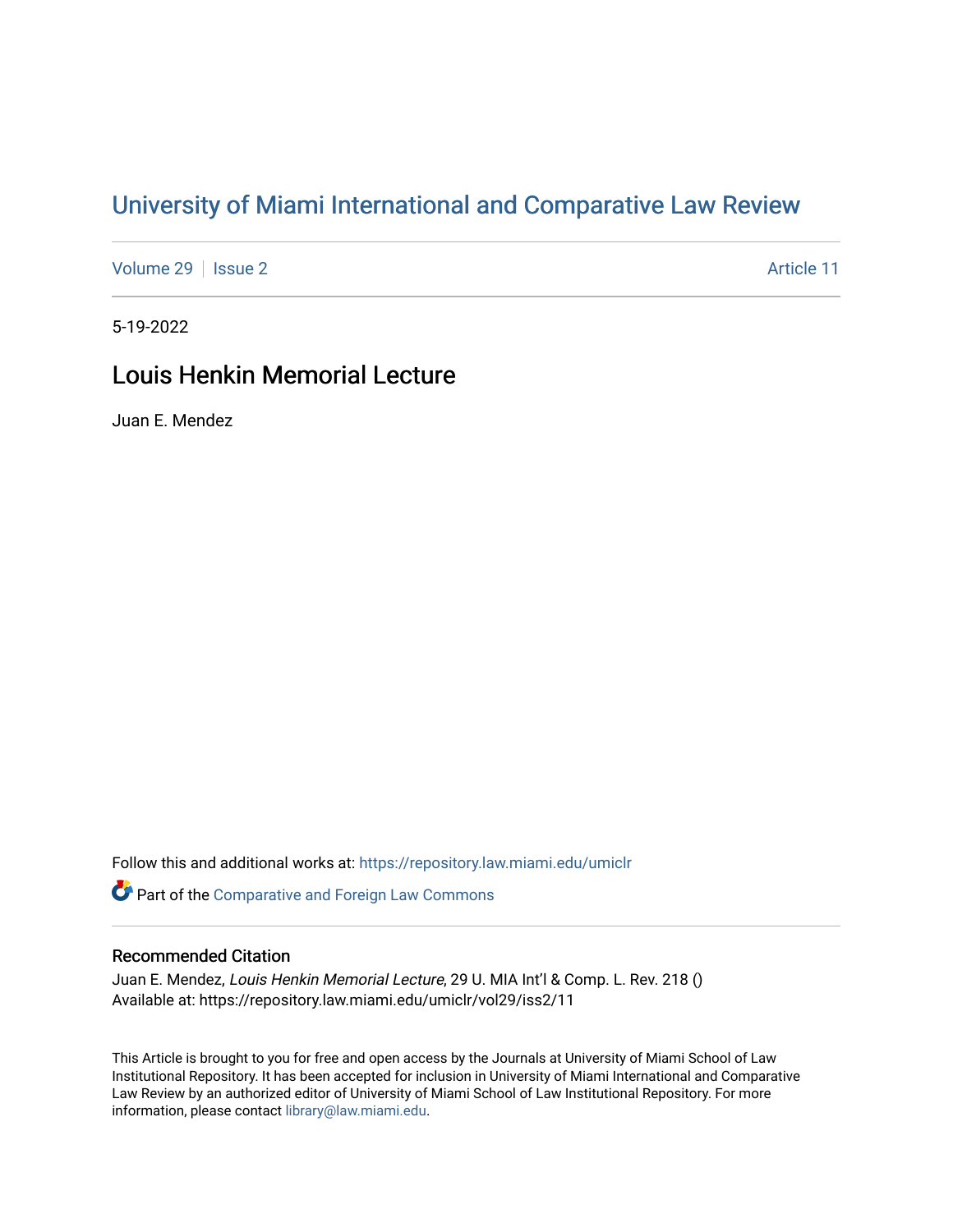## **LOUIS HENKIN MEMORIAL LECTURE UNIVERSITY OF MIAMI LAW SCHOOL FEBRUARY 11, 2021**

*Juan E. Mendez*

I am deeply honored to be invited to deliver this year's version of a lecture series honoring Professor Louis Henkin whose contributions to the development of international law—and very specifically to international human rights law—are and very long will continue to be remembered. I am also a bit overwhelmed as I notice that the organizers have put me in the company of wonderful colleagues and masters of this field, several of them my friends and persons whose work I admire. It is also especially gratifying for me to have the occasion of renewing contact with the Henkin family (albeit under these strange social distancing conditions). You don't need me to recite the many ways in which Alice Henkin has made her own contributions to human rights worldwide; however, I must say that it has always been a source of enormous pride for me to recall my participation with Lou and Alice in the Aspen Institute weekend seminars for judges on international human rights law at Wye Island, as well as my "being there" (also at Wye Island) on the groundbreaking discussion on accountability for State Crimes (with giants like Lou, Ted Meron, Pepe Zalaquett and Aryeh Neier), a memorable discussion that launched a whole line of research, thought and practice on what we now call "Transitional Justice."<sup>1</sup> I need to mention also that Lou and Alice invited me to a week-long seminar in Aspen, Colorado in the late 1990s, no less as the beneficiary of a Harry Blackmun fellowship. And of course, my sense of being humbled by today's invitation is the same that I felt when I was invited to speak at Columbia Law School, uneasily following Jose Alvarez and Harold Koh at the podium, and with Lou himself in the audience. Alice knows

I.

<sup>&</sup>lt;sup>1</sup> See The International Center for Transitional Justice, https://www.ictj.org (last visited February 2021) (explaining what transitional justice is and what the International Center for Transitional Justice does).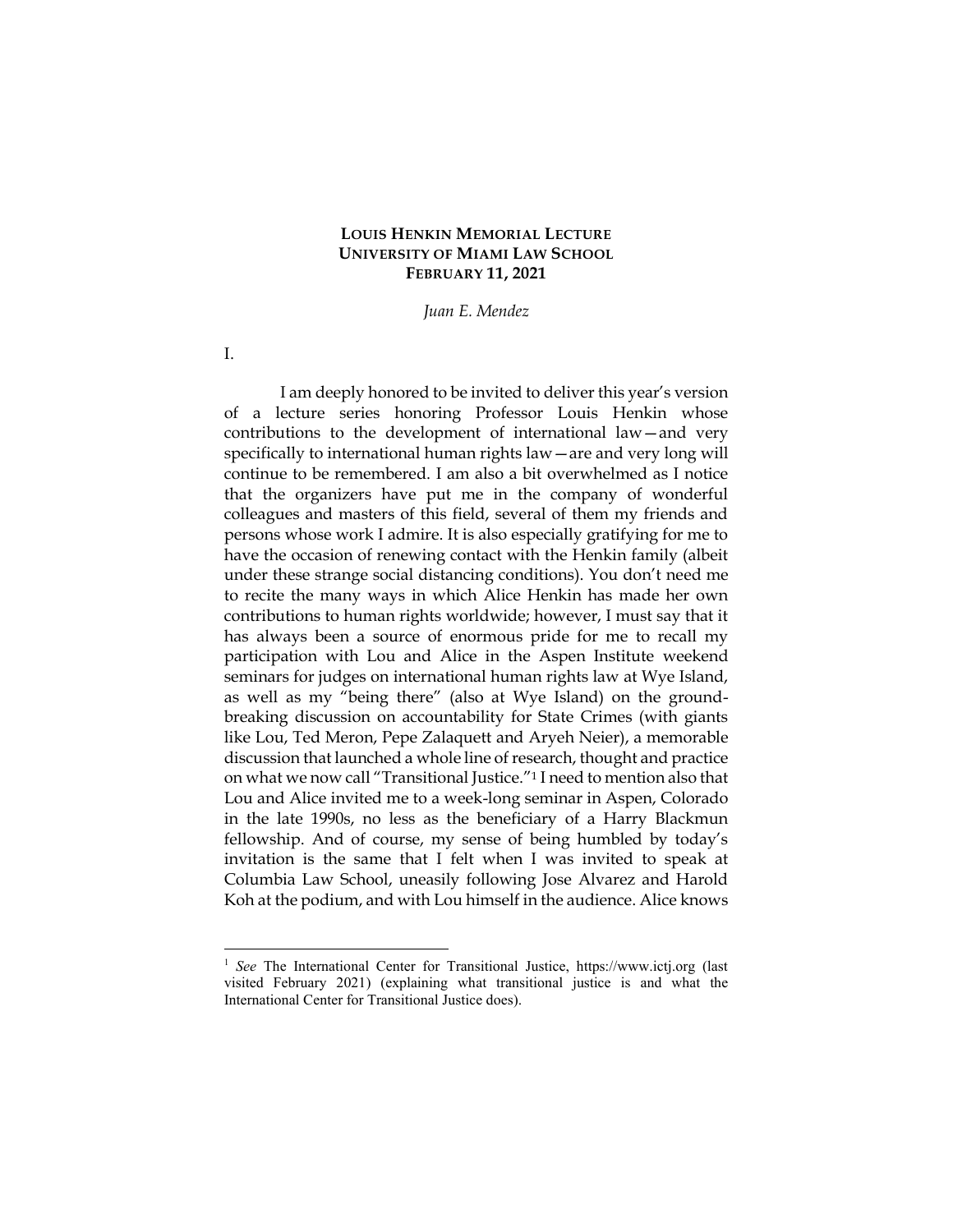that there could be a lot more instances of support to acknowledge today, and she knows of my abiding gratitude for all of them.

II.

The occasion is important to insist on human rights as the center of State policy (foreign as well as domestic) because we have just ended four years of an overtly anti-human rights administration,<sup>2</sup> and one that has crowned its very dubious achievements with an attempted assault on democracy itself and on the tenets of the U.S. Constitution regarding separation of powers and respect for the will of the people as expressed in genuine and fair elections.<sup>3</sup> These are constitutional principles that Lou Henkin promoted, both as fundamental bases of the edifice we call International Human Rights Law, and as justification for a foreign policy that places human rights at the center of U.S. relations with the world. So, this is also an opportunity for us to acknowledge, with enthusiasm, the initial steps that the Biden Administration has taken to restore human rights and promotion of democracy to their rightful place in policy-formulation and execution. There is more that needs to be corrected or reinstated, and there will be moments in which policy interests of a different nature will prevail to frustrate some initiatives. But we should celebrate that now we have an arena to argue the pros and cons of what

<sup>2</sup> *See* The Leadership Conference on Civil and Human Rights, *Trump Administration Civil and Human Rights Rollbacks*, CIVILRIGHTS.ORG, https://civilrights.org/trumprollbacks/#2018 (stating Trump's policies that were a rollback of Human Rights such as the April 10, 2018 policy that a federal official announced that the Department of Justice was halting the Legal Orientation Program, which offers legal assistance to immigrants. Another example was on June 11, 2018, when U.S. Citizenship and Immigration Services (U.S.CIS) Director L. Francis Cissna announced the creation of a denaturalization task force in a push to strip naturalized citizens of their citizenship. On January 25, 2019, the Department of Homeland Security began implementing the Migrant Protection Protocols—also known as the Remain in Mexico policy—which forces Central Americans and others seeking asylum to return to Mexico, for an indefinite amount of time, while their claims are processed).

<sup>3</sup> *See* Alex Woodward, *What happened in Washington DC yesterday? A timeline of insurrection*, THE INDEPENDENT (Jan. 7, 2021), https://www.independent.co.uk/news/ world/americas/us-politics/capitol-riots-what-happened-washington-dc-timeline-b17 83562.html (discussing the January  $6<sup>th</sup>$  attack on the Capitol).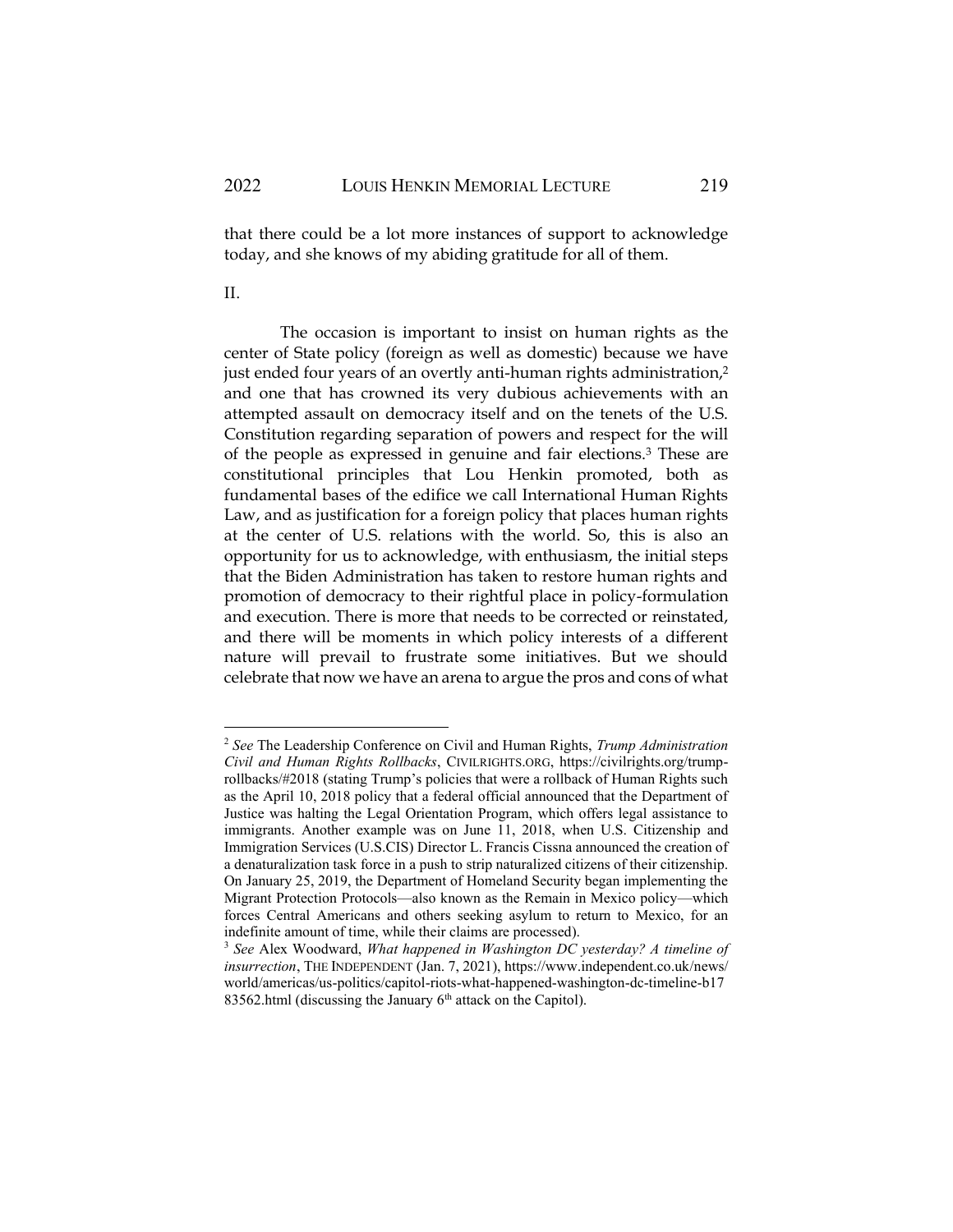we propose in rational and values-oriented debate, hopefully not drowned out by demagoguery and authoritarianism.

III.

The world and the balance of power in the U.S. political arena both present us with new challenges, so we do not have the option of simply going back to some stage decades ago when "human rights" was a popular brand and initiatives to defend victims of abuse enjoyed bipartisan support in Congress and at the State Department, whether or not we defended victims of governments we considered friendly or unfriendly to the United States.

## IV.

COVID-19 itself demands from us a careful reassessment of what we consider fundamental attributes of personal freedom, in conjunction with the right of every person to health, especially including measures for the prevention of deadly disease.<sup>4</sup> The theory of restrictions and limitations on the exercise of rights is obviously still a good starting point, especially if we insist on a standard of "reasonableness" based on available science. Still, we should soon look back at this long and painful year to finetune our assumptions of what the State owes each of us and what all of us owe to other members of our society, especially the less fortunate or marginalized.

The pandemic has given excuses to authoritarian leaders to take advantage of it in order to consolidate or accumulate power, as in the suspension of scheduled elections<sup>5</sup> or the shutting down of

<sup>4</sup> Constitution of the World Health Organization, July 22, 1946, 14 U.N.T.S. 185, entered into force Apr. 7, 1948; *see* Universal Declaration of Human Rights, art. 25, 10 Dec. 1948, U.N.G.A. Res. 217A(III) (stating that "[e]veryone has the right to a standard of living adequate for the health and well-being of himself and of his family, including food, clothing, housing and medical care and necessary social services, and the right to security in the event of unemployment, sickness, disability, widowhood, old age or other lack of livelihood in circumstances beyond his control").

<sup>5</sup> *Global overview of COVID-19: Impact on elections*, INTERNATIONAL IDEA INSTITUTE FOR DEMOCRACY AND ELECTORAL ASSISTANCE (July 21, 2021), [https://](https://www.idea.int/news-media/multimedia-reports/global-overview-covid-19-impact-elections) [www.idea.int/news-media/multimedia-reports/global-overview-covid-19-impact-ele](https://www.idea.int/news-media/multimedia-reports/global-overview-covid-19-impact-elections) [ctions.](https://www.idea.int/news-media/multimedia-reports/global-overview-covid-19-impact-elections)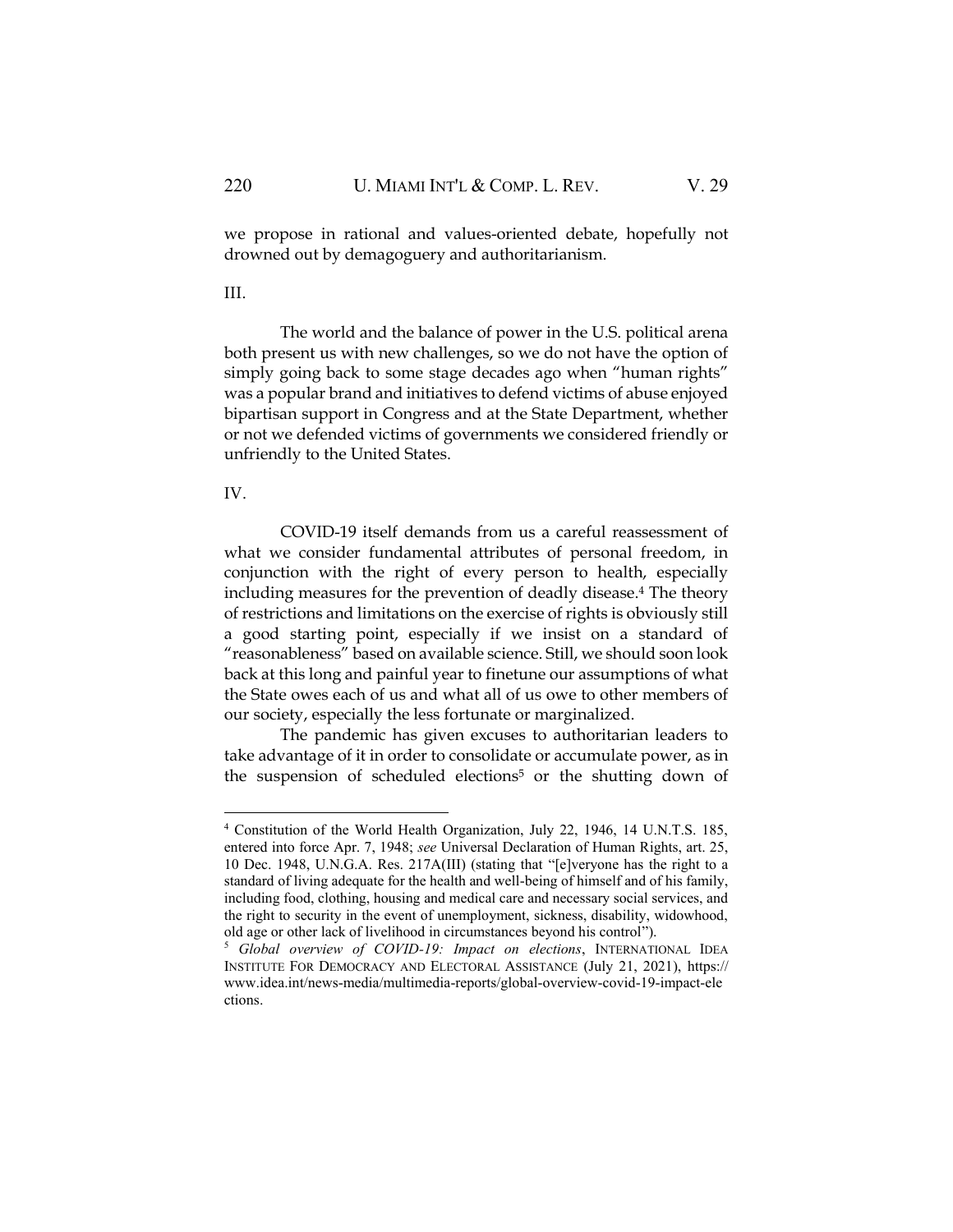parliamentary bodies,<sup>6</sup> or the closure of essential State institutions like the courts.<sup>7</sup> Some restrictions may be justified in the protection of employees and the public, but the State and its institutions must bear a significant burden to show the reasonable nature of the limitations, their temporary nature, and the lack of reasonable alternatives to normal functioning.

There is already a body of literature and of judicial decisions on the right balance between government-imposed restrictions and individual freedoms, prompted by measures adopted to halt the spread of the virus.<sup>8</sup> We assume that a public health emergency entitles governments—perhaps even requires them—to establish and enforce rules about social distancing, face coverings and even prohibition of mass activities like closed door performances and sports events. On the other hand, as the pandemic prolongs its threat to human life and health, many persons and collectives become restless and challenge the need for these protections. Lately these forms of rebellion have been attempted to be justified in the name of "liberty,"<sup>9</sup> meaning that the protection of health should be left to personal choice without interference from government. Of course, the unfettered exercise of

<sup>6</sup> Claire Provost, Nandini Archer, & Lydia Namubiru, *Alarm as 2 billion people have parliaments shut or limited by COVID-19*, OPEN DEMOCRACY (Apr. 8, 2020), https:// www.opendemocracy.net/en/5050/alarm-two-billion-people-have-parliaments-suspe nded-or-limited-covid-19/.

<sup>7</sup> *Judiciary Preparedness for Coronavirus (COVID-19)*, UNITED STATES COURTS (Mar. 12, 2020), https://www.uscourts.gov/news/2020/03/12/judiciary-preparednesscoronavirus-covid-19; *Pandemic disrupts justice system, courts*, AMERICAN BAR ASSOCIATION (Mar. 16, 2020), https://www.americanbar.org/news/abanews/aba-news -archives/2020/03/coronavirus-affecting-justice-system/.

<sup>8</sup> António Guterres, *We are all in this Together: Human Rights and COVID-19 Response and Recovery*, UN (Apr. 23, 2020), https://www.un.org/en/un-coronaviruscommunications-team/we-are-all-together-human-rights-and-covid-19-response-and. <sup>9</sup> Ted Galen Carpenter, *Preventing Liberty from Becoming a Coronavirus Fatality*, CATO INSTITUTE (Mar. 30, 2020), https://www.cato.org/commentary/preventingliberty-becoming-coronavirus-fatality; *see also* Robert E. Litan & Martin Lowy, *Freedom and privacy in the time of coronavirus,* BROOKINGS (Apr. 23, 2020), https:// www.brookings.edu/research/freedom-and-privacy-in-the-time-of-coronavirus/.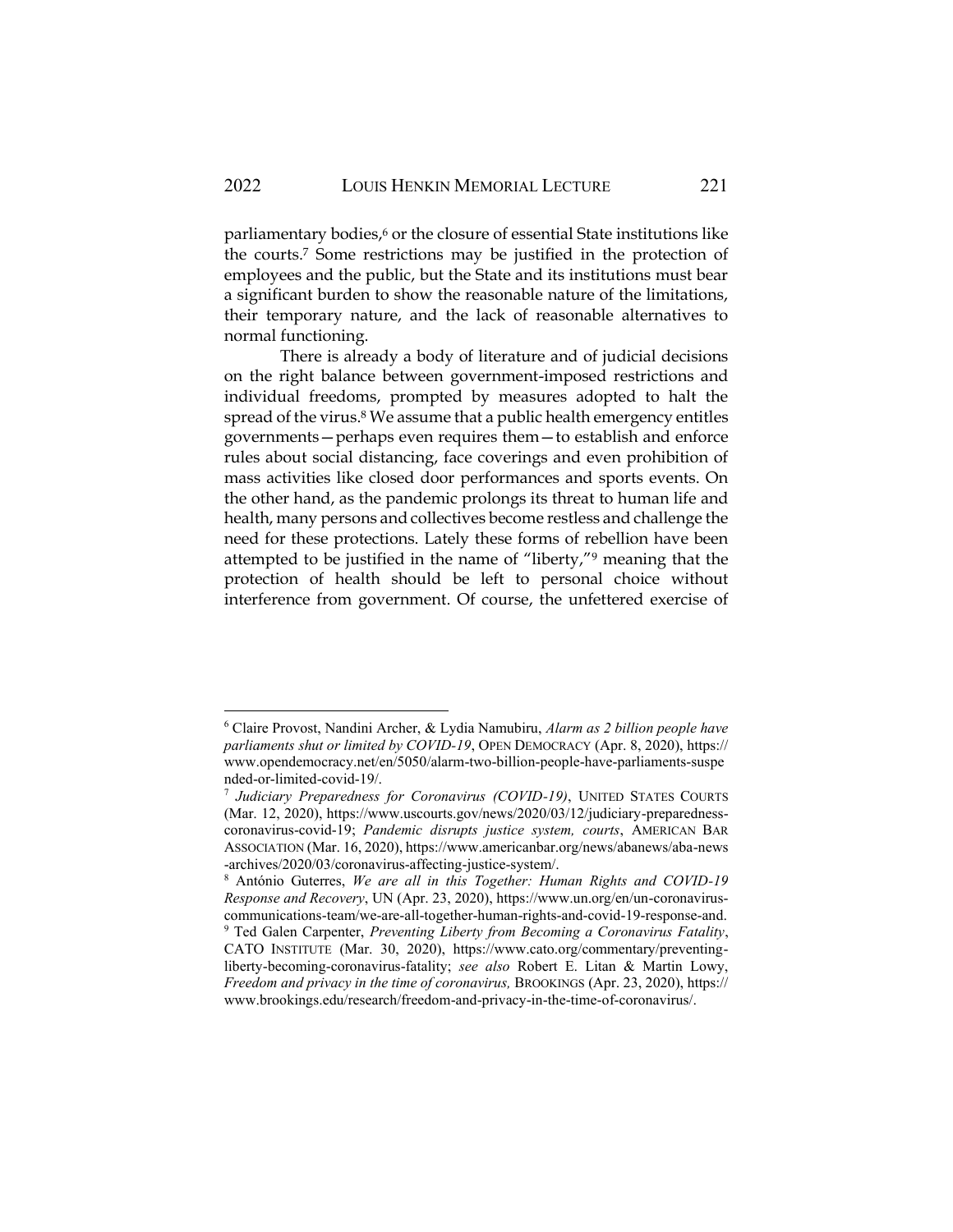individual freedom in this context is precisely what favors the spread of the disease and its more fatal consequences.<sup>10</sup>

The question is obviously not that the epidemiological emergency permits any and all actions by the State to infringe upon individual freedom. It is also not necessary to invoke a state of emergency to suspend certain rights, as international law requires in the case of war or serious internal strife or catastrophic events.<sup>11</sup> In peacetime and non-emergency situations, the enjoyment of rights is always subject to limitations and restrictions based on the safety of others and on essential interests of the community, and this is rarely more evident when what is at stake is the health and life of our fellow citizens. In that case, however, every restriction is to be judged on the reasonableness test outlined above, as guided by science and experience. Evidently, some restrictions will prove to be unnecessary and not based in science; in those cases, courts should not uphold them. This analysis is already taking place in the jurisprudence of courts around the world, and it is guided by the experience and case law of organs of State responsibility for human rights violations since the 1950s.

As in all other human rights matters, an appraisal of the worth of each measure that imposes limitations of human activity requires a careful balance between every person's autonomy and the rights of all others to be free from disease. A restriction that is based on fear and not on science will not and should not stand. Similarly, one that places undue emphasis on economic activity while putting lives at risk should also be challenged.

A sensitive area on this issue is vaccination. States have a very legitimate interest in reaching a high percentage of the population and persuading each person to get the shot. But the decision remains a personal one. Unfortunately, most decisions to reject the vaccine are based on ignorance, unwarranted fear or ideology. And in many communities those attitudes threaten the successful achievement of

<sup>10</sup> *Human Rights Dimensions of COVID-19 Response*, HUM. RTS. WATCH (Mar. 19, 2020, 12:01 AM), https://www.hrw.org/news/2020/03/19/human-rights-dimensionscovid-19-response.

<sup>&</sup>lt;sup>11</sup> UN Comm'n on Human Rights, Siracusa Principles on the Limitation and Derogation Provisions in the International Covenant on Civil and Political Rights, E/CN.4/1985/4 (July 1, 1984).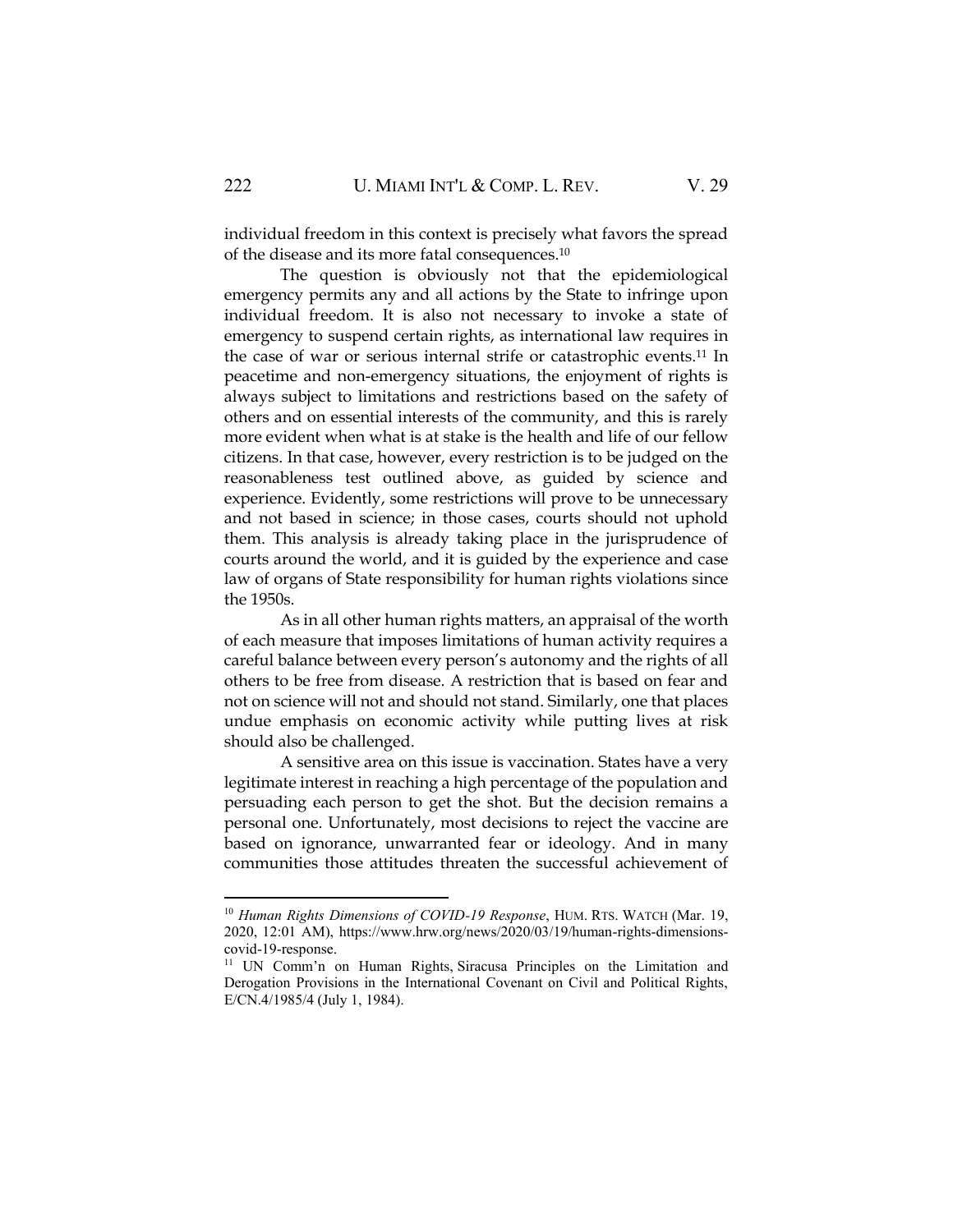immunity against COVID-19. In those cases, the State is amply justified in continuing to try to persuade all persons about the benefits of immunization, including through education. It is also permissible, I think, for States to condition the exercise of certain rights on proof of vaccination, such as attending concerts, boarding planes, and so on, as long as some flexibility is retained for allowing exemptions based on personal health or religious beliefs. Ultimately, even in those extreme circumstances, restrictions and limitations must always abide by the prohibition of discrimination on any of the grounds proscribed by international human rights law.

V.

Climate change, as a very real existential threat to our home in the universe, will also necessarily affect how we look at human rights.<sup>12</sup> Fortunately, we have the experience of ignoring both global environmental issues and the pandemic to show the disastrous results of choosing lies and immediate political gain over science and facts. And we are encouraged by the quick reversal of policy that we are seeing from the Biden Administration on both of these areas, as well as in others.<sup>13</sup>

VI.

Human Rights in Foreign Policy

The United States has a new chance to exercise leadership in an effort to place human rights, democracy and promotion of the rule of law as guiding principles of foreign policy and conditions for normal diplomatic relations between members of the international community. These objectives should be pursued for their own sake

<sup>12</sup> *Climate Change and Human Rights*, UN Env't Program (Dec. 2015), https://wedocs .unep.org/bitstream/handle/20.500.11822/9530/-Climate\_Change\_and\_Human\_Righ tshuman-rights-climate-change.pdf.pdf?sequence=2&amp%3BisAllowed=.

<sup>&</sup>lt;sup>13</sup> Exec. Order No. 14008, 86 FR 7619 (2021); Veronica Stracqualursi & Drew Kann, *U.S. officially rejoins the Paris climate accord*, CNN POLITICS (Feb. 19, 2021), https:// www.cnn.com/2021/02/19/politics/us-rejoins-paris-agreement-biden-administration/ index.html.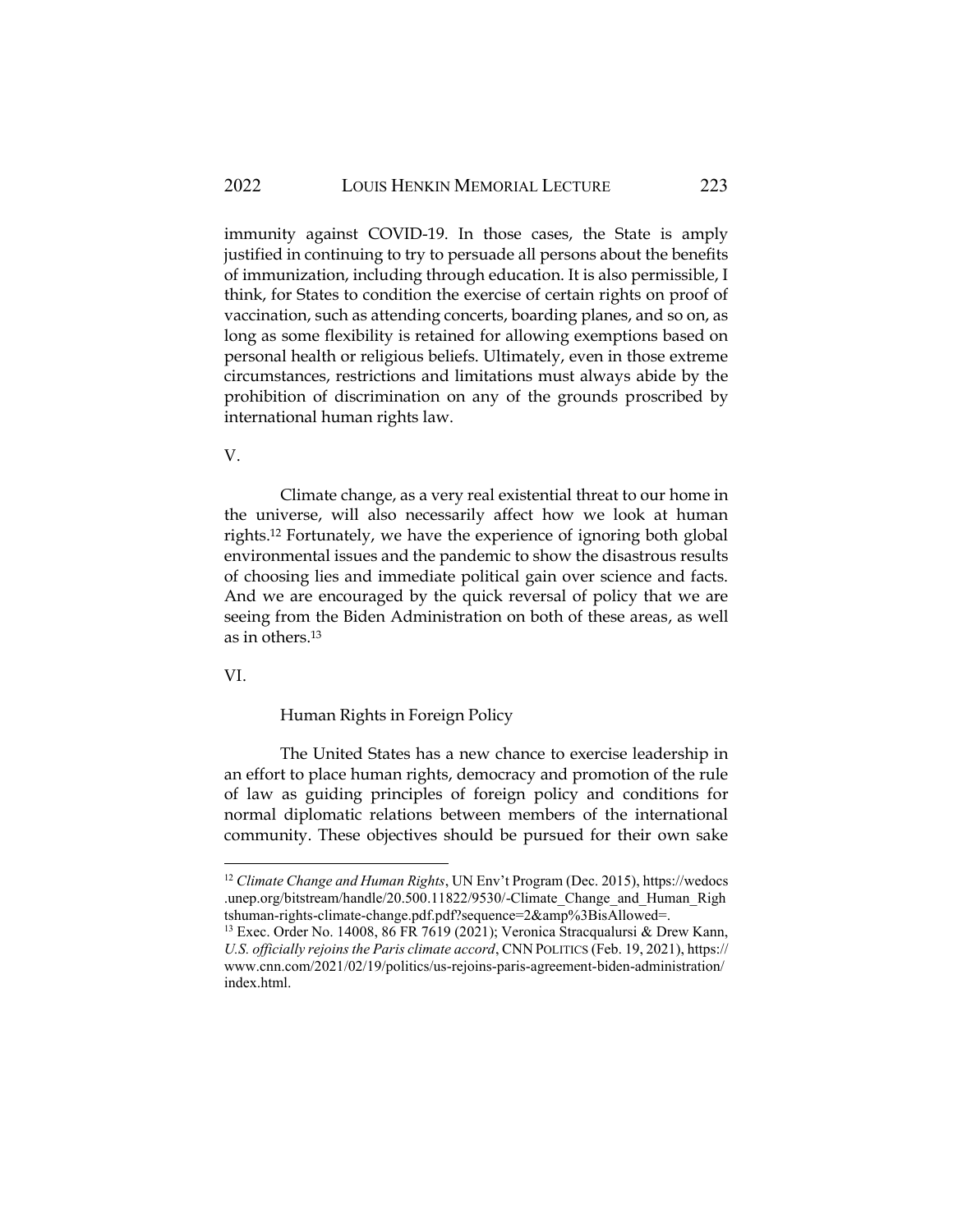and not as tools of statecraft for the pursuit of other projections of State power. Even if "regime change" might well be in the interest of human rights in some cases, we should insist that human rights are their own justification, and that their currency is devalued when they are used as the excuse for other pursuits. This means that the U.S. should treat facts objectively and criticize abuses without double standards. It is encouraging to see that in the first days of a new administration the imprisonment of Alexei Navalny and of hundreds of demonstrators was placed at the center of highest-level conversations with the Russian Federation.<sup>14</sup> Also commendable is the decision to distance the U.S. from the genocidal actions carried on by Saudi Arabia in the Yemen conflict.<sup>15</sup>

#### VII.

The U.S. must return to multilateralism as the most effective way of promoting initiatives based on moral values. In addition to returning to the UN Human Rights Council—as announced only days ago<sup>16</sup> – the U.S. should announce a policy of cooperation with all treaty bodies and special procedures, including a willingness to consider accepting the jurisdiction of the Human Rights Committee and the Committee Against Torture to entertain individual complaints against the U.S..<sup>17</sup> With respect to Special Procedures, the U.S. must announce

<sup>&</sup>lt;sup>14</sup> Damelya Aitkhozhina, *Russian Court Rules to Jail Navalny*, HUM. RTS. WATCH (Feb. 2, 2021, 12:40 PM), https://www.hrw.org/news/2021/02/02/russian-court-rulesjail-navalny; Andrew Roth, *Alexei Navalny: 1,000 arrested after protests over jailing of Russian opposition leader,* THE GUARDIAN (Feb. 3, 2021, 1:01 PM), https://www. theguardian.com/world/2021/feb/02/russian-opposition-leader-alexei-navalny-jailed. <sup>15</sup> Nick Cumming-Bruce, *War Crimes Report on Yemen Accuses Saudi Arabia and U.A.E.*, N.Y. TIMES (Aug. 28, 2018), https://www.nytimes.com/2018/08/28/world/

middleeast/un-yemen-war-crimes.html.

<sup>16</sup> Colin Dwyer, *U.S. Announces its Withdrawal From U.N. Human Rights Council,* NPR (June 19, 2018), https://www.npr.org/2018/06/19/621435225/u-s-announces-itswithdrawal-from-u-n-s-human-rights-council; Press Statement, U.S. Sec. of State Anthony J. Blinken, *U.S. Decision to Reengage with the UN Human Rights Council*  (Feb. 8, 2021), https://www.state.gov/u-s-decision-to-reengage-with-the-un-humanrights-council/.

<sup>&</sup>lt;sup>17</sup> International Covenant on Civil and Political Rights, art. 41, Dec. 16, 1966, 999 U.N.T.S. 171; Convention against Torture and Other Cruel, Inhuman or Degrading Treatment or Punishment, General Comment No. 1, Dec. 10, 1984, 1465 U.N.T.S. 85.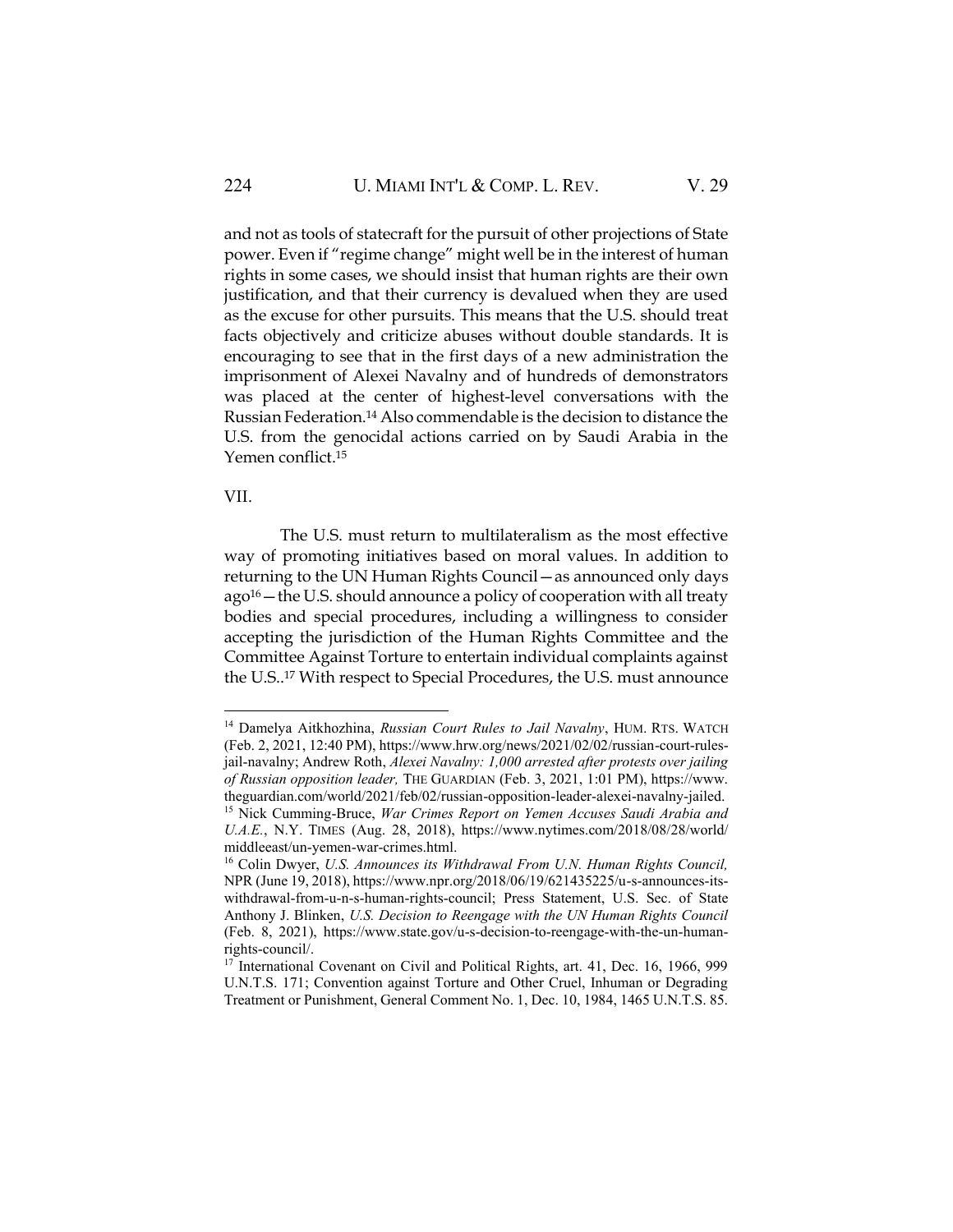a policy of inviting Special Rapporteurs and Working Groups to visit the country under conditions that apply to all member States of the United Nations and that are meant to safeguard the independence and impartiality of those bodies.<sup>18</sup> In connection to the only regional system to which the U.S. is subject, the Biden administration should engage constructively with the Inter-American Commission on Human Rights, and consider submitting to the Senate the American Convention on Human Rights for ratification (the U.S. signed that treaty in the late 1970s).<sup>19</sup> This could allow cases from the U.S. to be heard by the prestigious Inter-American Court of Human Rights, if an additional declaration to that effect is made.<sup>20</sup> There is an important chance to see if the United States can become, in the words of Louis Henkin, if not a pillar of the cathedral of human rights, at least a flying buttress.<sup>21</sup>

#### VIII.

It may be too much to ask (at least for the time being) for the U.S. to sign and ratify the Rome Statute for an International Criminal Court, a treaty signed by President Clinton and then "unsigned" by the George W. Bush administration.<sup>22</sup> But at least a policy and practice of constructive engagement with the ICC, similar to that carried out under President Obama,<sup>23</sup> would clearly be in the interest of

<sup>[</sup>Some extremely weird formatting here. Don't know what Word is doing, but when I try to make this a single space, it duplicates FN18.]

<sup>18</sup> *The Human Rights Council Completes Its Fourth Session*, U.N. HUMAN RIGHTS COUNCIL (July 2015), https://www.ohchr.org/FR/NewsEvents/Pages/DisplayNews.as px?NewsID=16257&LangID=E.

<sup>&</sup>lt;sup>19</sup> Organization of American States, American Convention on Human Rights, Nov. 22, 1969, O.A.S.T.S. No. 36, 1144 U.N.T.S. 123.

 $20$  Organization of American States, American Convention on Human Rights art. 45, Nov. 22, 1969, O.A.S.T.S. No. 36, 1144 U.N.T.S. 123.

<sup>21</sup> Emma Brown, *Louis Henkin, Pioneer of Human Rights Law and Columbia Professor, Dies at 92*, WASH. POST (Oct. 21, 2010, 1:36 AM), https://www. washingtonpost.com/wp-dyn/content/article/2010/10/21/AR2010102100330.html.

 $22$   $Q$  & A: The International Criminal Court and the United States, HUM. RTS. WATCH (Sept. 2, 2020, 12:00 AM), https://www.hrw.org/news/2020/09/02/qa-internationalcriminal-court-and-united-states#2.

<sup>23</sup> Christopher "Kip" Hale and Maanasa K. Reddy, *A Meeting of the Minds in Rome: Ending the Circular Conundrum of the U.S.-ICC Relationship*, 12 WASH. UNIV. GLOB.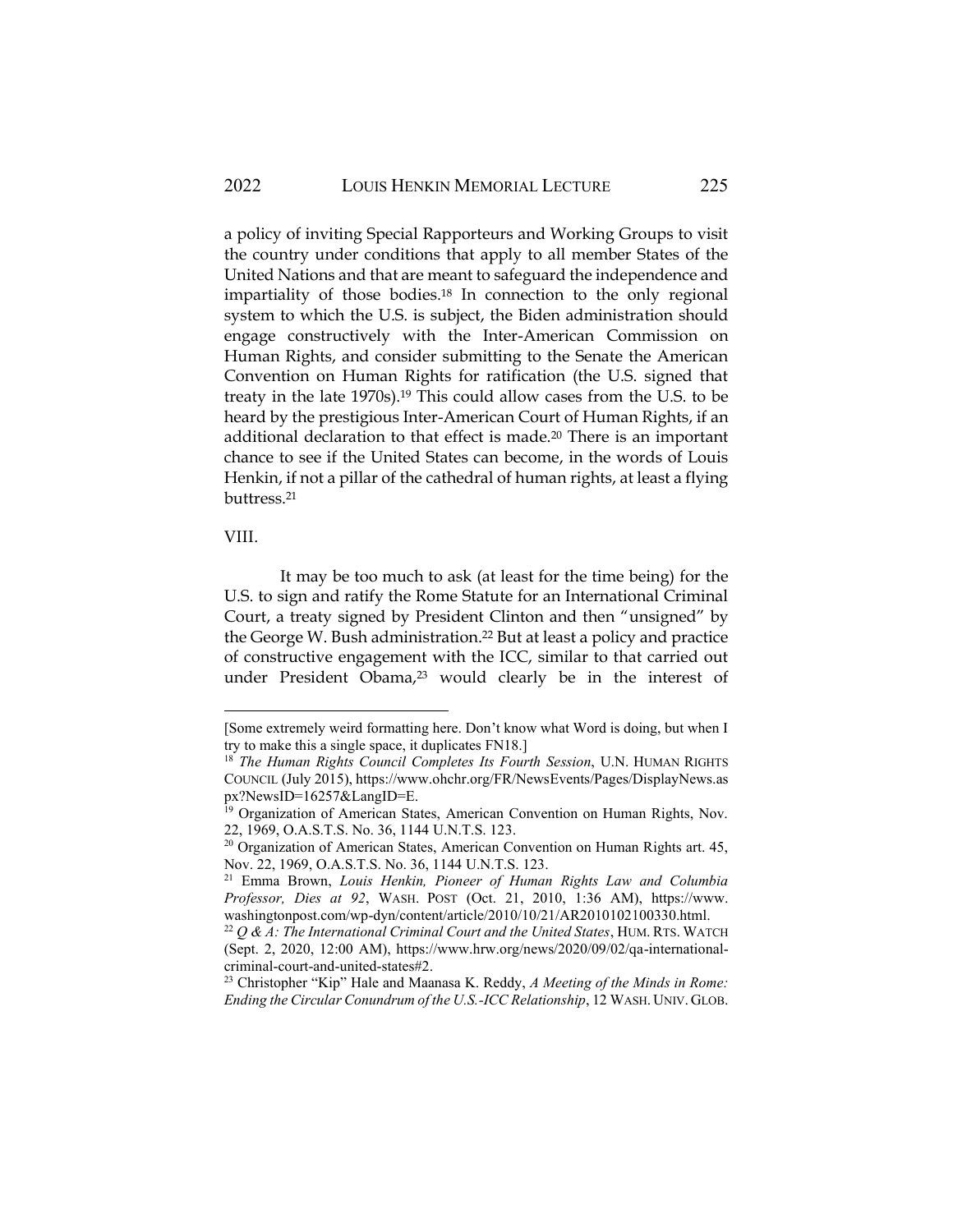promoting justice for mass atrocities everywhere. And in the meantime, an urgent reversal is in order for the threats of prosecution of high-ranking officials of the ICC and of American scholars and civil society activists deemed to have cooperated with or supported efforts to bring cases involving *prima facie* unlawful acts by U.S. personnel in Afghanistan.<sup>24</sup>

IX.

The U.S. has never had a clear policy of preventing genocide and mass atrocities as part of its foreign policy, though on some occasions and under different administrations the U.S. did lead honest efforts in that regard. The George W. Bush administration called genocide by its name in Darfur, Sudan and then abstained at the Security Council on a motion to refer the Darfur situation to the ICC.<sup>25</sup> ICC jurisdiction on Darfur arguably had the desired effect of preventing further mass atrocities, even if the prospects of justice for the crimes already committed still proves elusive. In the Obama Administration, there were significant advances towards preparedness and inter-agency cooperation for the prevention of genocide, ultimately enacted through an Executive Order.<sup>26</sup> The Biden Administration should put that Executive Orden in effect and

STUD. L. REV. 581, 588–89 (2013); Ayush Banerjee, *History of U.S.A's Relationship with International Criminal Court*, INT'L ASS'N FOR POL. SCI. STUDENTS (Oct. 23, 2018), https://www.iapss.org/2018/10/23/history-of-the-us-international-criminal-co urt-relations/.

<sup>&</sup>lt;sup>24</sup> U.S. Sets Sanctions Against International Criminal Court, HUM. RTS. WATCH (June 11, 2020, 8:40 PM)[, https://www.hrw.org/news/2020/06/11/us-sets-sanctions-against](https://www.hrw.org/news/2020/06/11/us-sets-sanctions-against-international-criminal-court) [-international-criminal-court;](https://www.hrw.org/news/2020/06/11/us-sets-sanctions-against-international-criminal-court) *International Criminal Court Sanctioned by U.S.*, BBC (Sept. 2, 2020), [https://www.bbc.com/news/world-us-canada-54003527;](https://www.bbc.com/news/world-us-canada-54003527) *Afgahn Conflict: U.S. Sanctions "Kangaroo" ICC Over War Crimes Probe*, BBC (June 12, 2020), https://www.bbc.com/news/world-us-canada-53012783.

<sup>25</sup> Susan E. Rice, *The Genocide in Darfur—America Must Do More to Fulfill the Responsibility to Protect*, BROOKINGS (Oct. 24, 2007), [https://www.brookings.edu/](https://www.brookings.edu/research/the-genocide-in-darfur-america-must-do-more-to-fulfill-the-responsibility-to-protect/) [research/the-genocide-in-darfur-america-must-do-more-to-fulfill-the-responsibility](https://www.brookings.edu/research/the-genocide-in-darfur-america-must-do-more-to-fulfill-the-responsibility-to-protect/)[to-protect/;](https://www.brookings.edu/research/the-genocide-in-darfur-america-must-do-more-to-fulfill-the-responsibility-to-protect/) Eric A. Heinze, *The Rhetoric of Genocide in U.S. Foreign Policy: Rwanda and Darfur Compared*, 122 POL. SCI. Q. 359 (2007); *United States Declares Genocide* 

*in Darfur*, U.S. HOLOCAUST MEM'L MUSEUM (Sept. 9, 2004), https://www.ushmm .org/learn/timeline-of-events/after-1945/genocide-in-darfur.

<sup>26</sup> Exec. Order No. 13,729, 81 Fed. Reg. 32,611 (May 18, 2016).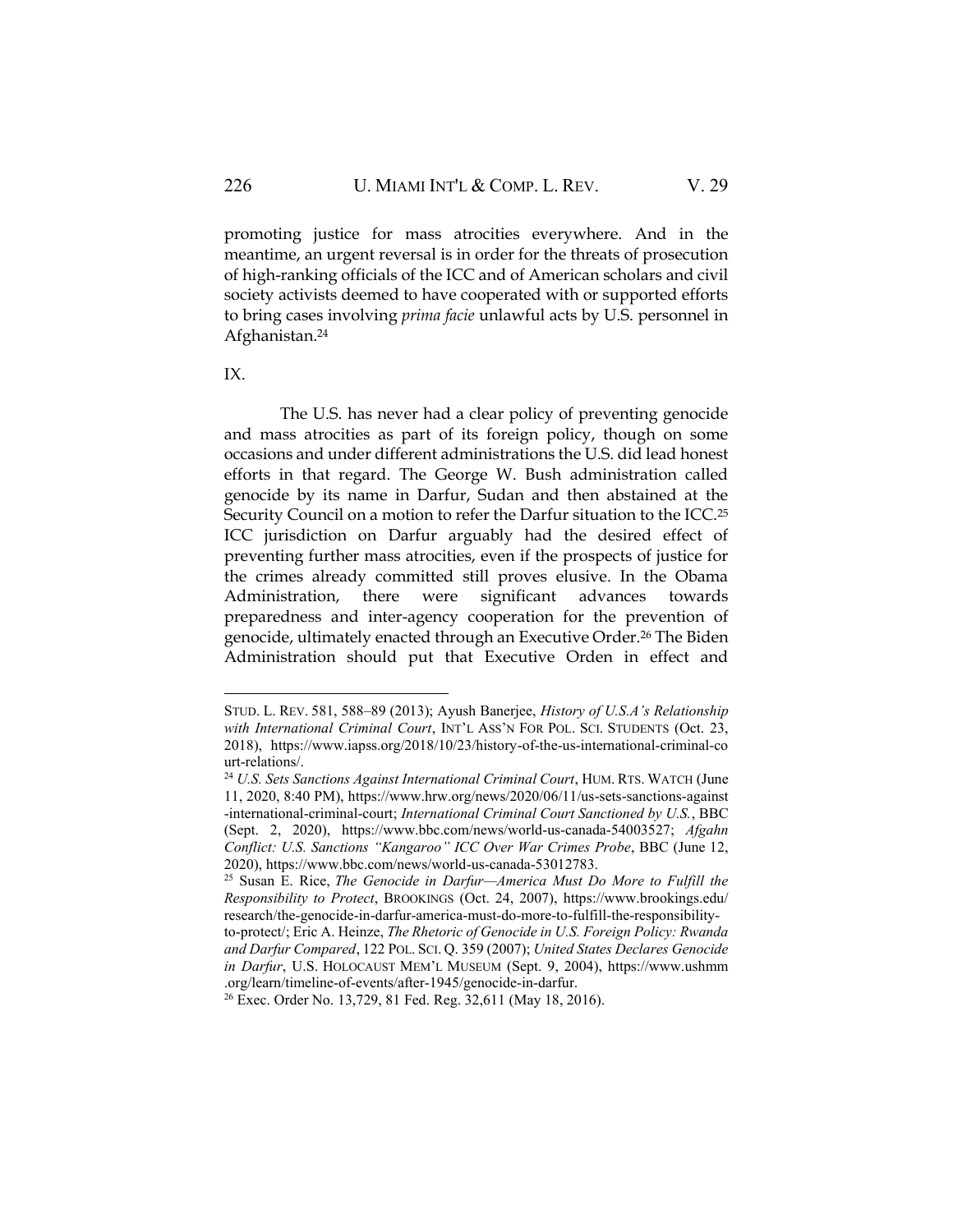designate focal points at the White House and at key agencies to apply its principles to specific situations that, if left unattended, may deteriorate into genocide. It is time to revive the idea of a roving U.S. Ambassador for War Crimes<sup>27</sup> who would be able to deploy significant diplomatic mobilization in prevention of atrocities and to champion efforts to insist on justice, both for its own sake and as a potentially effective preventive measure.

X.

It seems obvious to say that the office of the Assistant Secretary of State for Human Rights and Democracy (now Democracy, Rights and Labor) should be revitalized and its work highlighted.<sup>28</sup> A powerful voice is needed to amplify concerns about violations committed elsewhere, and to do so impartially and without regard to whether the government *prima facie* responsible for those abuses is a friend or a foe of the U.S. An honest and constructive criticism of allied governments can be well received because it strengthens the hand of forces in allied States who share with most Americans a commitment to institutionalization of democratic principles and of safeguards against authoritarianism. It would be very helpful if such initiatives of the Executive Branch were also accompanied independently by Congressional oversight guided by the same rationale of defense of human rights for their own sake, although I hope I am permitted to be skeptical about the immediate prospect of such bipartisanship on this area, given what we have seen in the last few decades.

<sup>27</sup> Ben Beach, *Justice Seeker*, HARV. MAG. (Mar.–Apr. 2018), [https://www.harvard](https://www.harvardmagazine.com/2018/03/justice-seeker) [magazine.com/2018/03/justice-seeker;](https://www.harvardmagazine.com/2018/03/justice-seeker) Jane Stromseth, *Why the U.S. Needs the Office of Global Criminal Justice Led by a Senate-Confirmed Ambassador-at-Large*, JUST SEC. (July 26, 2017), https://www.justsecurity.org/43554/u-s-office-global-criminaljustice-led-senate-confirmed-ambassador-at-large/.

<sup>28</sup> *Country Reports on Human Rights Practices*, U.S. DEPT. OF STATE, [https://www.](https://www.state.gov/reports-bureau-of-democracy-human-rights-and-labor/) [state.gov/reports-bureau-of-democracy-human-rights-and-labor/.](https://www.state.gov/reports-bureau-of-democracy-human-rights-and-labor/)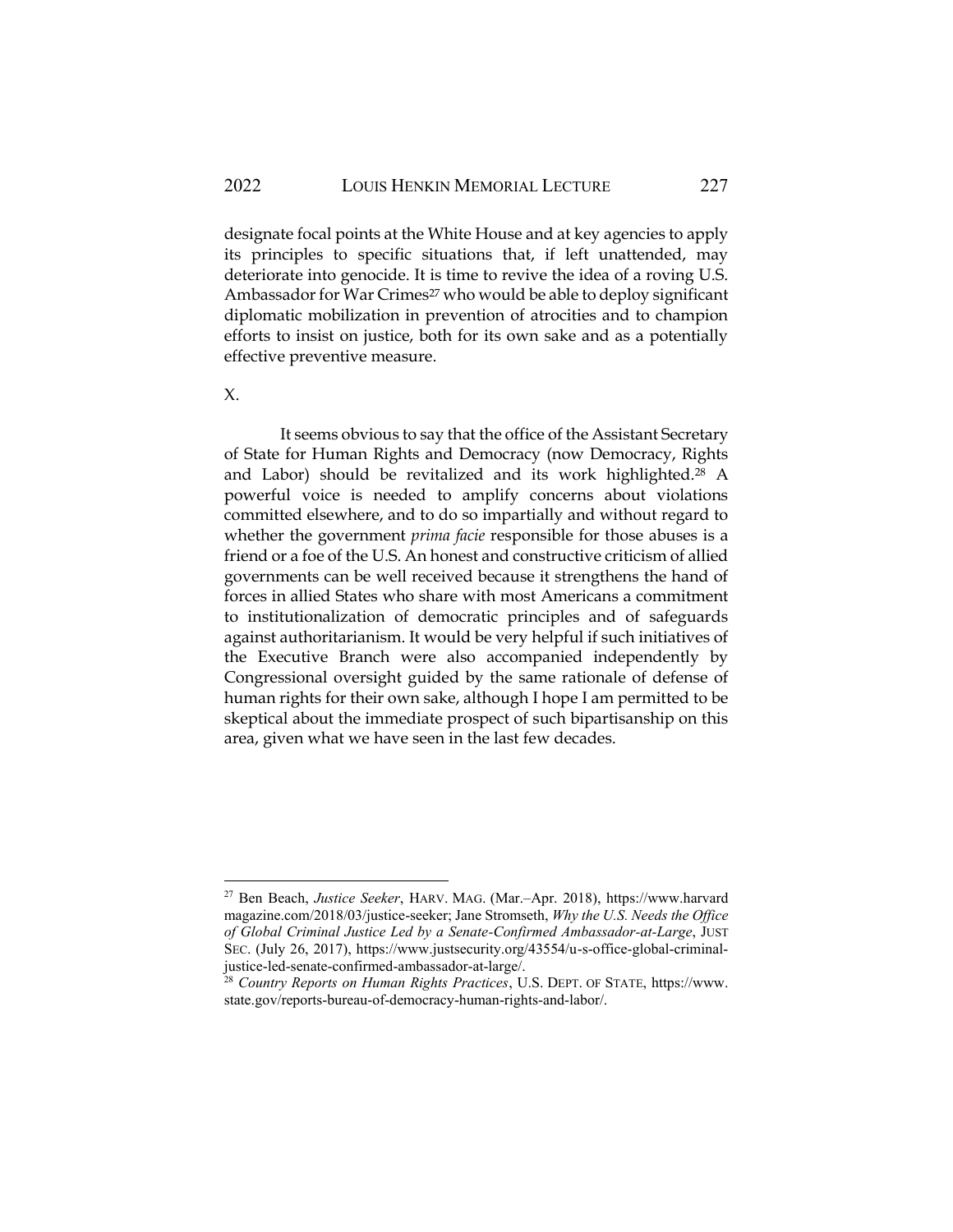XI.

A strong critique of the actions of some rival super-powers (like repression in Hong Kong<sup>29</sup> and suppression of religious minorities elsewhere in China<sup>30</sup>) are likely to be more effective if they are not contemporary with giving "passes" to friendly States for their own violations. In all of this, U.S. human rights initiatives should not be limited to words, speeches and diplomatic messages, however forceful. They will need to be accompanied by the implicit condition that, unless the situations are remedied, our counterpart cannot expect business as usual with the United States. But it is important that we look again at sanctions as the tool of choice. Even if immediately satisfying in some cases as a moral choice, unilateral sanctions by the United States have had limited effect and at times have been counterproductive.<sup>31</sup> Many examples of multilateral sanctions can also be cited for their being ineffective against callous tyrants while also inflicting great hardship on the innocent.<sup>32</sup> But we should not fall into the trap of thinking that all human rights initiatives must be followed by sanctions or they will have no effect on the ground. Sanctions are a blunt and hard weapon, and they should be used as a last resort, after attempting persuasion and dialogue, and only after considering ways to ameliorate their unwanted consequences. Without renouncing unilateral sanctions altogether, the U.S. should demonstrate a preference for multilateral action on human rights, and—if sanctions become inevitable—promote a collective case-by-case analysis of what sanctions, for how long and for what purposes, so as to avoid the

<sup>29</sup> *China: New Hong Kong Law a Roadmap for Repression*, HUM. RTS. WATCH (July 29, 2020, 6:00 AM), [https://www.hrw.org/news/2020/07/29/china-new-hong-kong](https://www.hrw.org/news/2020/07/29/china-new-hong-kong-law-roadmap-repression)[law-roadmap-repression;](https://www.hrw.org/news/2020/07/29/china-new-hong-kong-law-roadmap-repression) *U.S. Lawmakers Set Resolution Condemning China Over Hong Kong Rights*, REUTERS (Feb. 19, 2021, 11:35 AM), https://www.reuters.com /article/us-usa-china-hongkong-idU.S.KBN2AJ1ZJ.

<sup>30</sup> Lindsay Maizland, *China's Repression of Uyghurs in Xinjiang*, COUNCIL ON FOREIGN RELS. (Mar. 1, 2021), https://www.cfr.org/backgrounder/chinas-repressionuyghurs-xinjiang.

<sup>&</sup>lt;sup>31</sup> *Use and Effect of Unilateral Trade Sanctions*, BROOKINGS (May 1999), [https://www.brookings.edu/testimonies/use-and-effect-of-unilateral-trade-sanctions/.](https://www.brookings.edu/testimonies/use-and-effect-of-unilateral-trade-sanctions/) <sup>32</sup> *Sanctions*, UNITED NATIONS SECURITY COUNCIL, [https://www.un.org/security](https://www.un.org/securitycouncil/sanctions/information) [council/sanctions/information.](https://www.un.org/securitycouncil/sanctions/information)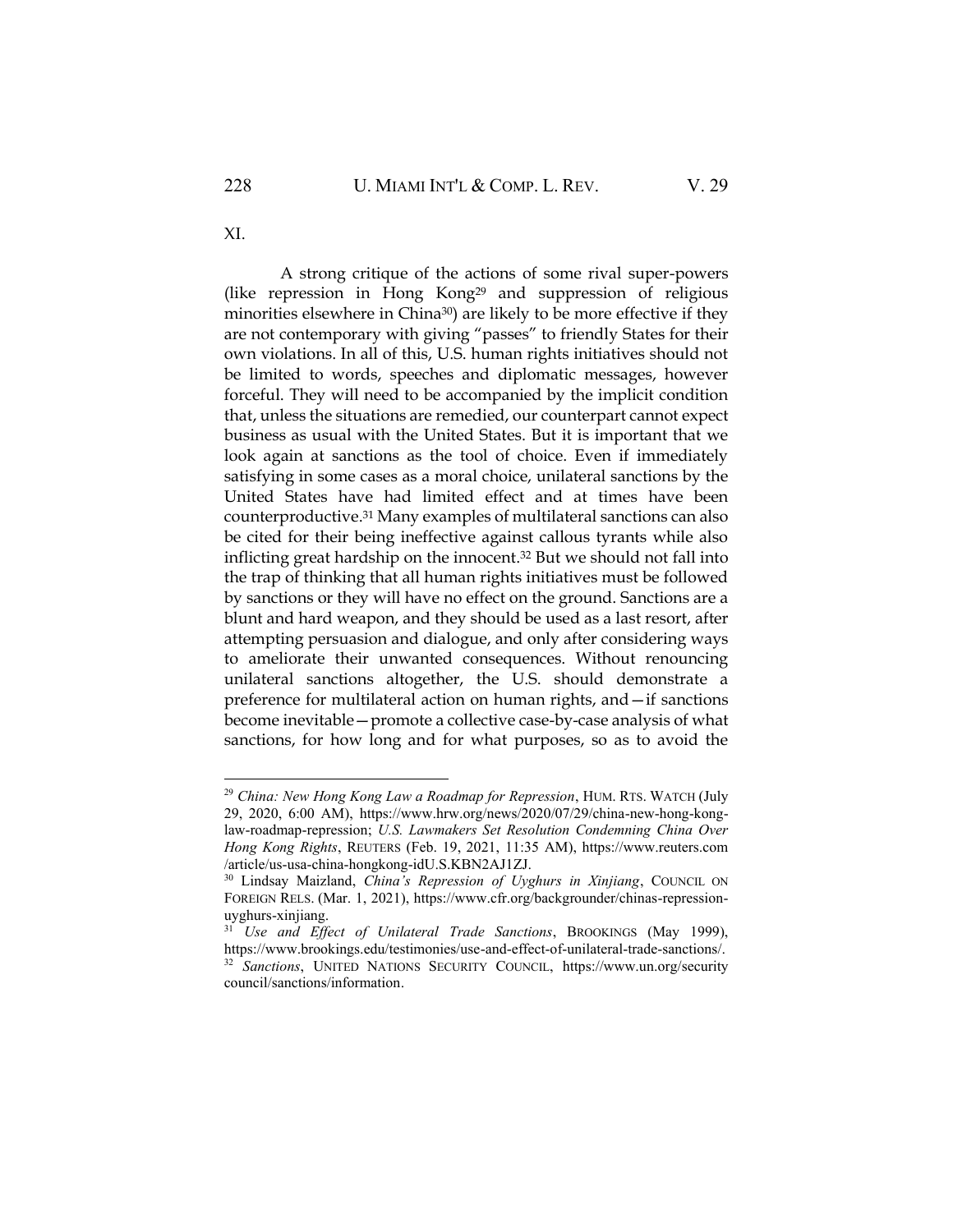problem of hurting the innocent and not affecting the behavior of the really guilty parties.

## XII.

In the final analysis, however, the pursuit of human rights abroad needs to be credible and will be ineffective unless and until the U.S. makes a concerted effort to clean up its own house of serious abuses that have become pervasive. The original meaning of "U.S. exceptionalism" may have been lofty and inspirational, but nowadays it stands for the untenable position that rules apply to others but not to the United States.

XIII.

#### Human Rights at Home

First and foremost, we need to acknowledge that the foundation of democracy, an electoral system that is fair and credible, needs to be improved. On the positive side, the country has shown to the world that, even in the midst of a pandemic, it can organize a huge election with new technologies and still guarantee a result that is free from fraud or anomalies.<sup>33</sup> That is an important platform from which to proceed. But it is urgent to eliminate voter-suppression and gerrymandering in many States that amount to the unfair denial of the franchise to many citizens on the basis of their race.<sup>34</sup> We also need to

<sup>33</sup> Drew Desilver, *Turnout Soared in 2020 as Nearly Two-Thirds of Eligible U.S. Voters Cast Ballots for President*, PEW RSCH. CTR. (Jan. 28, 2021), [https://www.](https://www.pewresearch.org/fact-tank/2021/01/28/turnout-soared-in-2020-as-nearly-two-thirds-of-eligible-u-s-voters-cast-ballots-for-president/) [pewresearch.org/fact-tank/2021/01/28/turnout-soared-in-2020-as-nearly-two-thirds](https://www.pewresearch.org/fact-tank/2021/01/28/turnout-soared-in-2020-as-nearly-two-thirds-of-eligible-u-s-voters-cast-ballots-for-president/)[of-eligible-u-s-voters-cast-ballots-for-president/;](https://www.pewresearch.org/fact-tank/2021/01/28/turnout-soared-in-2020-as-nearly-two-thirds-of-eligible-u-s-voters-cast-ballots-for-president/) *Joint Statement From Elections Infrastructure Government Coordinating Council & the Election Infrastructure Sector Coordinating Executive Committees*, CYBERSECURITY & INFRASTRUCTURE SEC. AGENCY (Nov. 12, 2020), [https://www.cisa.gov/news/2020/11/12/joint-state](https://www.cisa.gov/news/2020/11/12/joint-statement-elections-infrastructure-government-coordinating-council-election) [ment-elections-infrastructure-government-coordinating-council-election;](https://www.cisa.gov/news/2020/11/12/joint-statement-elections-infrastructure-government-coordinating-council-election) Arthur Herman, *2020 Is America's High-Tech Election*, FORBES (Nov 2, 2020, 2:10 PM), https://www.forbes.com/sites/arthurherman/2020/11/02/2020-is-americas-high-techelection/?sh=58c24e817a0c.

<sup>34</sup> Patricia Okonta, *Race-based Political exclusion and social subjugation: Racial Gerrymandering as a Badge of Slavery*, 49 COLUMBIA HUM. RTS. L.R. 254, [http://hrlr.law.columbia.edu/files/2018/07/PatriciaOkontaRaceBasedPo.pdf.](http://hrlr.law.columbia.edu/files/2018/07/PatriciaOkontaRaceBasedPo.pdf)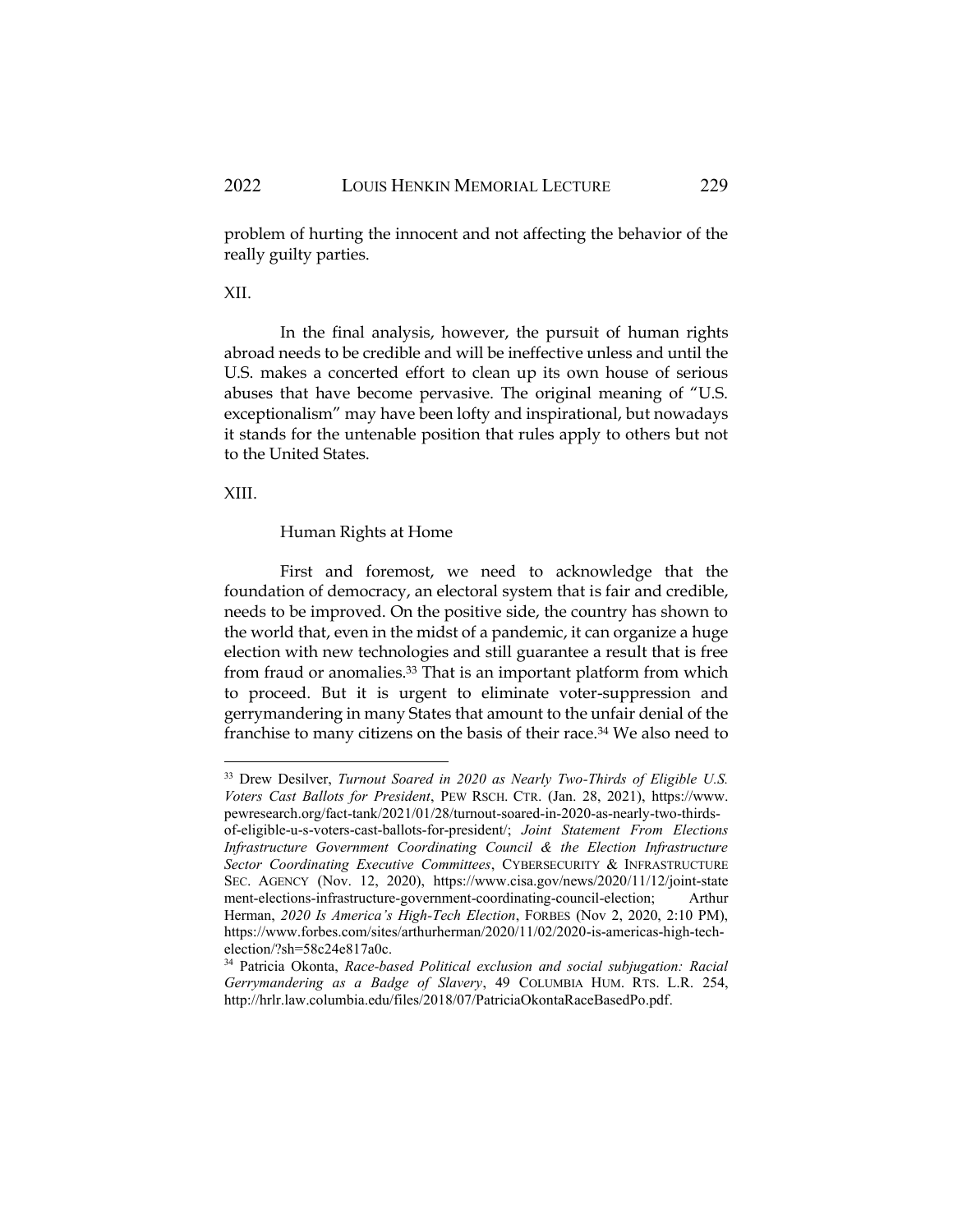take a hard look at judicial decisions that have rendered campaign financing to a way for wealthy sectors to ensure a decisive advantage and deny all citizens a level playing field. The electoral college system of choosing a President is a remnant of an unjustifiable past and one that no longer fulfills the fundamental premise of "one person one vote."<sup>35</sup>

If we are to promote democracy worldwide, we need to produce serious accountability for attempts to subvert the popular will and to promote insurrection against established branches of government, as in the refusal to acknowledge results of the November 3 election, the spreading of false information about electoral fraud, culminating in the shameful acts of deadly violence on January 6 of this year. The impeachment proceedings already under way must be concluded with a serious examination of the undeniable facts surrounding these episodes.<sup>36</sup>

## XIV.

There are many aspects of the Global War on Terror launched after the terrorist attacks of September 11, 2001 that require correction. First, the ignominious prison in Guantanamo Bay must be closed as it is a symbol of the kind of negative U.S. exceptionalism that the rest of the world rightfully condemns.<sup>37</sup> The Biden Administration should also promote a repeal of the Military Commissions Act, and remand to federal courts the handful of cases still making an embarrassing and

<sup>35</sup> Paul Finkelman, *The Proslavery Origins of the Electoral College*, 23 CARDOZO L. REV. 1145 (2002); Mara Liasson, *A Growing Number of Critics Raise Alarms About the Electoral College*, NPR (June 10, 2021, 5:03 PM), https://www.npr.org/2021/06/ 10/1002594108/a-growing-number-of-critics-raise-alarms-about-the-electoral-colle ge.

<sup>36</sup> Weiyi Cai, *A Step-by-Step Guide to the Second Impeachment of Donald J. Trump*, N.Y. TIMES (Feb. 13, 2021), https://www.nytimes.com/interactive/2021/02/08/us/poli tics/trump-second-impeachment-timeline.html.

<sup>37</sup> *"It's Not Just About Closing Guantánamo, But Also Ensuring Accountability," UN Rights Experts Say*, UNITED NATIONS OFF. HIGH COMM'R FOR HUM. RTS. (Feb. 26, 2016),

https://www.ohchr.org/EN/NewsEvents/Pages/DisplayNews.aspx?NewsID=17097& LangID=E#sthash.WTRo8YZS.dpuf; Inês Daniela Pereira da Costa, *The Influence of American Exceptionalism on Latin American Foreign Affairs: A Case Study of Guantánamo Bay, Cuba*, 3 J. POL. SCI. & INT'L RELS. 34, 46 (2016).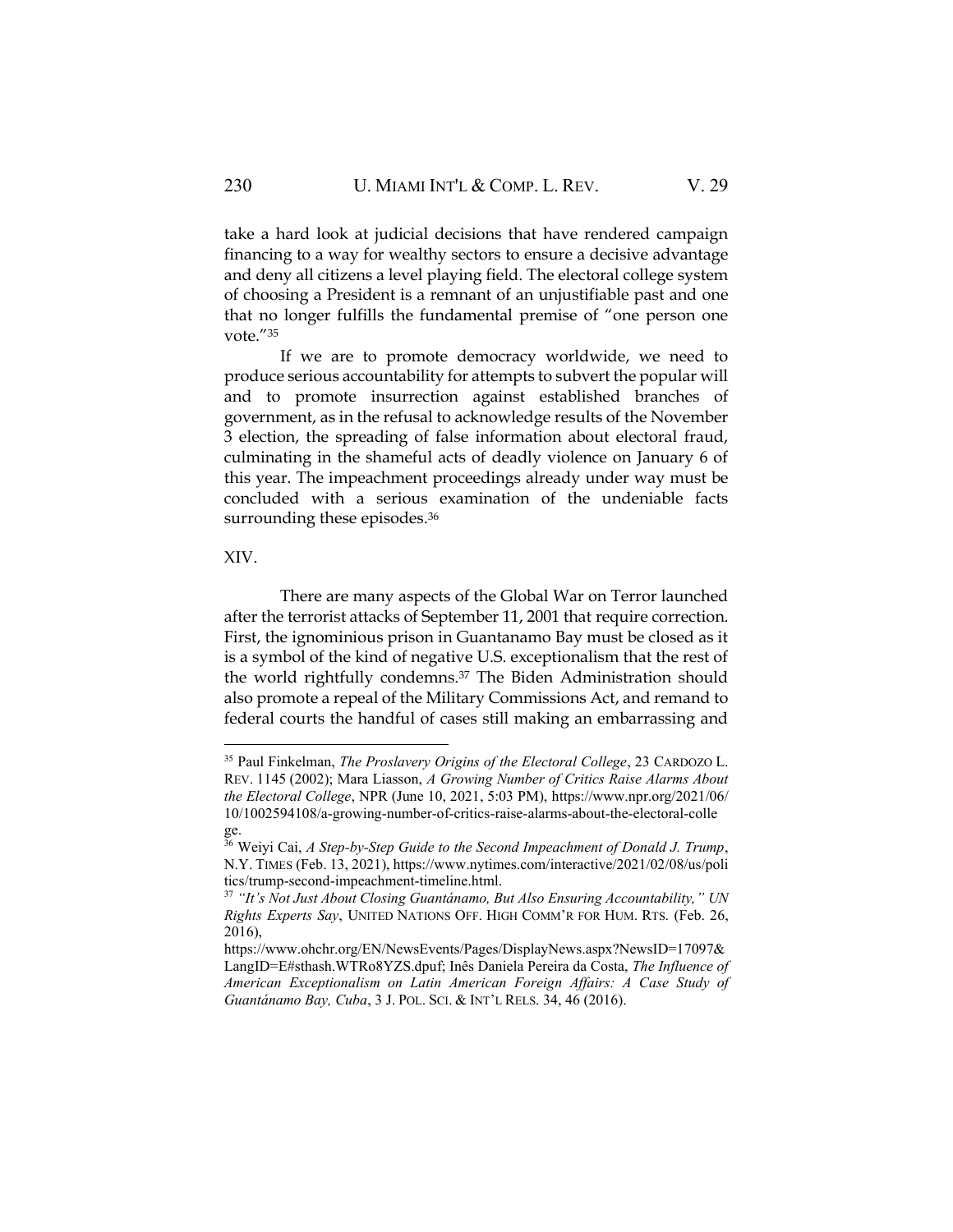painfully slow progress through egregious violations of due process and fair trial guarantees, almost two decades after arrest.<sup>38</sup> Around thirty inmates who have long been cleared of any charges should be released.<sup>39</sup>

It may be too much to ask for full investigation, prosecution and punishment of the many acts of torture that resulted from the shameful "torture memos" and their free interpretation by agents who understood they were given a free pass to conduct "extraordinary renditions" and to interrogate suspects with means that violate international obligations of the United States as well as established domestic law.<sup>40</sup> At the very least the full report of the Senate Select Committee on Intelligence<sup>41</sup>should be published as a way of honoring Truth, if not full Justice.

## XV.

In the administration of criminal justice and prison systems the U.S. has a lot to do to bring up its practices to accepted international standards. The most urgent, of course, is to pursue the painfully frequent acts of deadly violence and abuse of authority against

<sup>38</sup> Miami Herald Staff Report, *Who's still held at Guantánamo*, Miami Herald (Aug. 24, 2016, 1:47 AM), https://www.miamiherald.com/news/nation-world/world/ameri cas/guantanamo/article2203501.html.

<sup>39</sup> *Active Case: Guantanamo*, CTR. FOR CONSTITUTIONAL RTS., https://ccrjustice .org/home/what-we-do/active-cases?f%5B0%5D=im\_field\_issues%3A139 (last visit ed June 30, 2021).

<sup>40</sup> *See* Memorandum from John Yoo, Deputy Assistant Att'y Gen., U.S. Dep't of Just., to William Haynes II, Gen. Couns., Dep't of Def. (Mar. 14, 2003) (on file with the U.S. Dep't of Just.) (concluding that the U.S. Supreme Court interprets the Fifth and Eighth Amendments to deny alien enemy combatants held abroad from protections under the Fifth and Eighth Amendments); *see also* David Cole, The Torture Memos: Rationalizing the Unthinkable (David Cole ed., 2009) (explaining that the 'torture memos' refer to the August 2002 Torture Memo for Alberto R. Gonzalez, the August 2002 Interrogation Memo for John Rizzo, the December 2004 Public Memo, the May 2005 Techniques Memo, the May 2005 Combined Use Memo, and the May 2005 CID Memo).

<sup>&</sup>lt;sup>41</sup> Report of the Senate Select Committee on Intelligence Committee Study of the Central Intelligence Agency's Detention and Interrogation Program together with Foreword by Chairman Feinstein and Additional and Minority Views (Dec. 2014), https://www.govinfo.gov/content/pkg/CRPT-113srpt288/pdf/CRPT-113srpt288.pdf.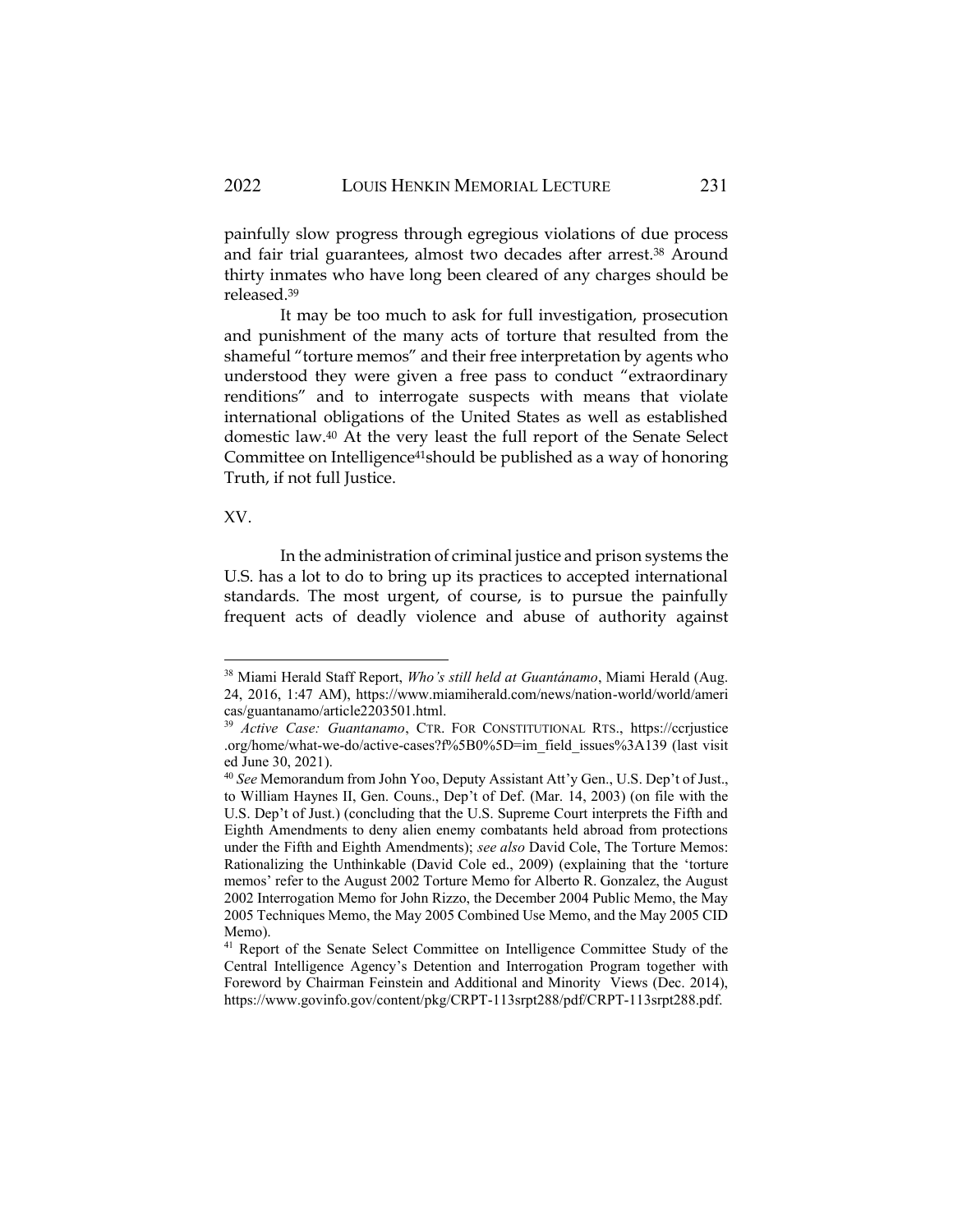members of racial minorities. <sup>42</sup> The Department of Justice should seek clarification and correction of judicial decisions regarding the "presumption of legality" of actions by law enforcement that have been in practice the argument for non-prosecution of excessive use of deadly force when the victims are African Americans. The manipulation by prosecutors<sup>43</sup> of grand juries operating in secrecy is another factor leading to the loss of civic trust in our institutions.<sup>44</sup> The Department of Justice must adopt a forceful position in favor of accountability for these racially-motivated crimes.

The state of prisons throughout the country was highlighted as a blight on the US record during the Obama Administration<sup>45</sup> and gave rise to a rare case of bipartisan agreement during the Trump government,<sup>46</sup> but those welcome steps have not resulted in any meaningful change. We must find ways to reduce the rate of incarceration, especially for non-violent crimes, and to promote the larger use of alternatives to preventive detention. Such measures will reduce overcrowding and will by themselves contribute to more humane treatment of persons deprived of liberty. But prison reform needs to go deeper. Most urgent in the United States, in federal and in State prisons alike, is to review the use and abuse of prolonged or indefinite solitary confinement as "prison management" (i.e., without relevance to disciplinary action) and particularly its widespread use against persons with mental disabilities.There has been some progress in a few States to ban solitary confinement or to strictly regulate its use. The federal government should promote the adoption of the articles relevant to solitary confinement contained in the Nelson Mandela

<sup>42</sup> Hatfield, Michelle M. K., *Can Police Unions Help Change American Policing?,* 5 UCLA Crim. Just. L. Rev. 211 (2021).

<sup>43</sup> Davis, Angela J., *Reimagining Prosecution: A Growing Progressive Movement*, 3 UCLA Crim. Just. L. Rev. 1 (2019).

<sup>44</sup> Roger Roots, *If It's not a Runaway, It's not a Real Grand Jury*, 33 CREIGHTON L. REV. 821 (2000), https://heinonline.org/HOL/LandingPage?handle=hein.journals/ri chlapin14&div=21&id=&page.

<sup>45</sup> Remarks by the President at the NAACP Conference (July 2015), https://obama whitehouse.archives.gov/the-press-office/2015/07/14/remarks-president-naacp-confe rence.

<sup>46</sup> Ames Grawert, *What is the First Step Act – And What's Happening with It?* Brennan Center for Justice (June 2020), https://www.brennancenter.org/our-work/researchreports/what-first-step-act-and-whats-happening-it.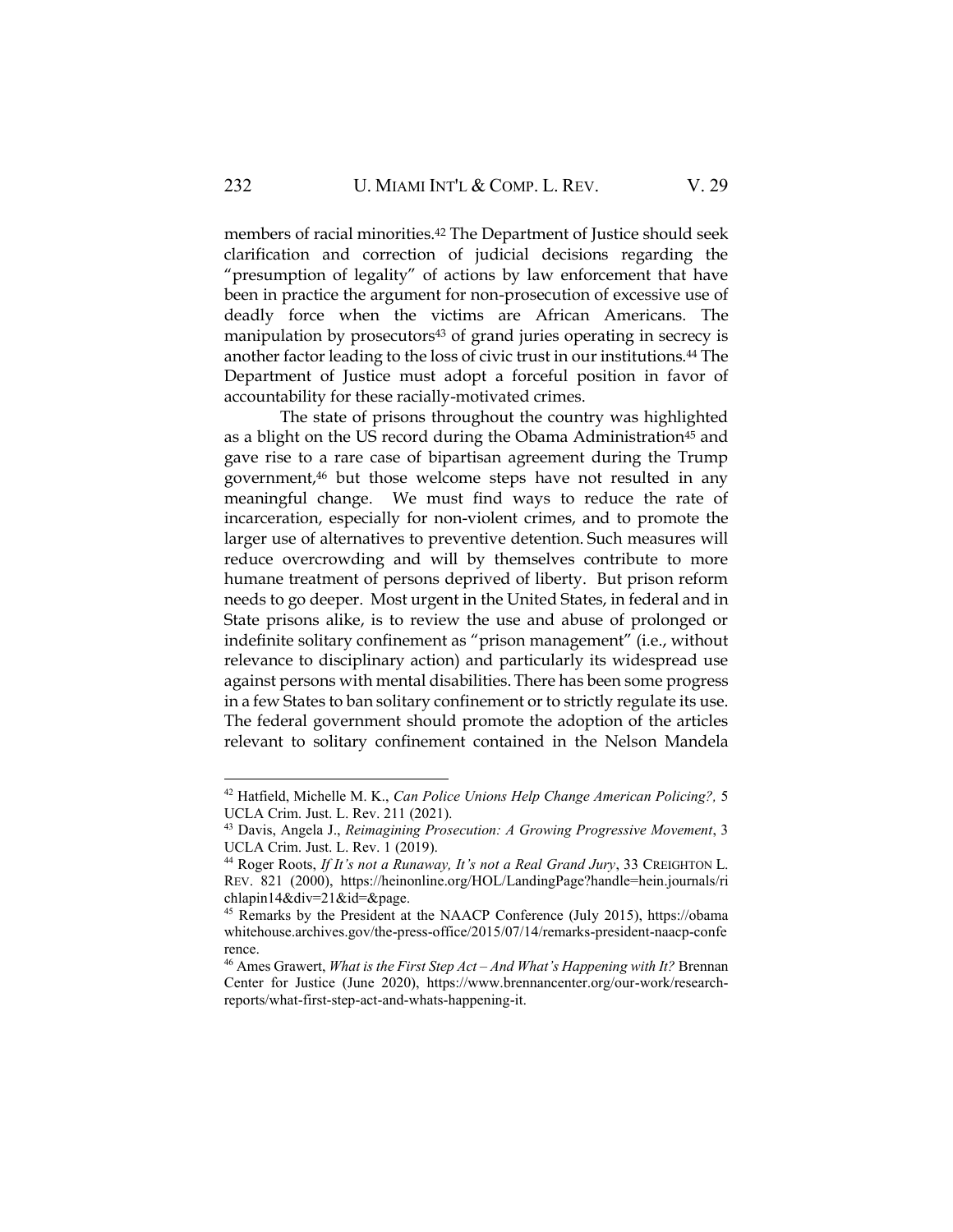Rules of 2015 (current version of the Standard Minimum Rules for the Treatment of Prisoners), a non-binding but highly authoritative instrument of international law that several democratic nations are adopting.

It will also be important to bring the United States into the universal consensus to abolish the death penalty.<sup>47</sup> The US already executes about half of the convicts as it did twenty years ago, and it does so in a small number of States and counties within those States. A dishonorable exception, of course, is the shameful 13 federal executions in the course of the Trump administration alone (as opposed to one in the preceding three decades).<sup>48</sup> A first step is to adhere to the UN moratorium on executions, that has had significant success in reducing capital punishment around the world. Consideration should be given to Department of Justice active participation in litigation opposing the death penalty in the remaining States.

XVI.

In only a few weeks we have seen encouraging steps to restore decency and reasonableness to management of migration flows, including abandonment of racial or religious standards for admission to the US, active work towards the reintegration of families separated by a cruel and callous policy of the Trump administration, and restoration of a sensible asylum review process.<sup>49</sup> We need to get back to full compliance with the three fundamental principles of refugee and asylum law: non-discrimination, fair opportunity to state a claim, and non-refoulement (the latter also a specific, more narrow yet more absolute, prohibition under the Convention Against Torture).<sup>50</sup> Of

 $47$  Resolution Adopted by the General Assembly on death penalty  $(A/67/279)(Aug.$ 2012)http://antitorture.org/wp-content/uploads/2013/03/A67279\_Death\_Penalty.pdf. <sup>48</sup> Barbara Campbell & *Suzanne Nuyen, U.S. Executes Dustin Higgs In 13th and Final Execution Under Trump Administration* (Jan. 2021), https://www.npr.org/2021/ 01/16/957559566/u-s-executes-dustin-higgs-in-13th-and-final-execution-under-trum p-administration.

<sup>49</sup> Brendan Lokka, *Trumps Torture Legacy: Isolating, Incarcerating and Inflicting Harm Upon Migrant Children*, 35 American University Int'l Law Review 169 (2019). <sup>50</sup> Convention against Torture and Other Cruel, Inhuman or Degrading Treatment or Punishment*, General Comment No. 3, Implementation of article 14 by States parties*,